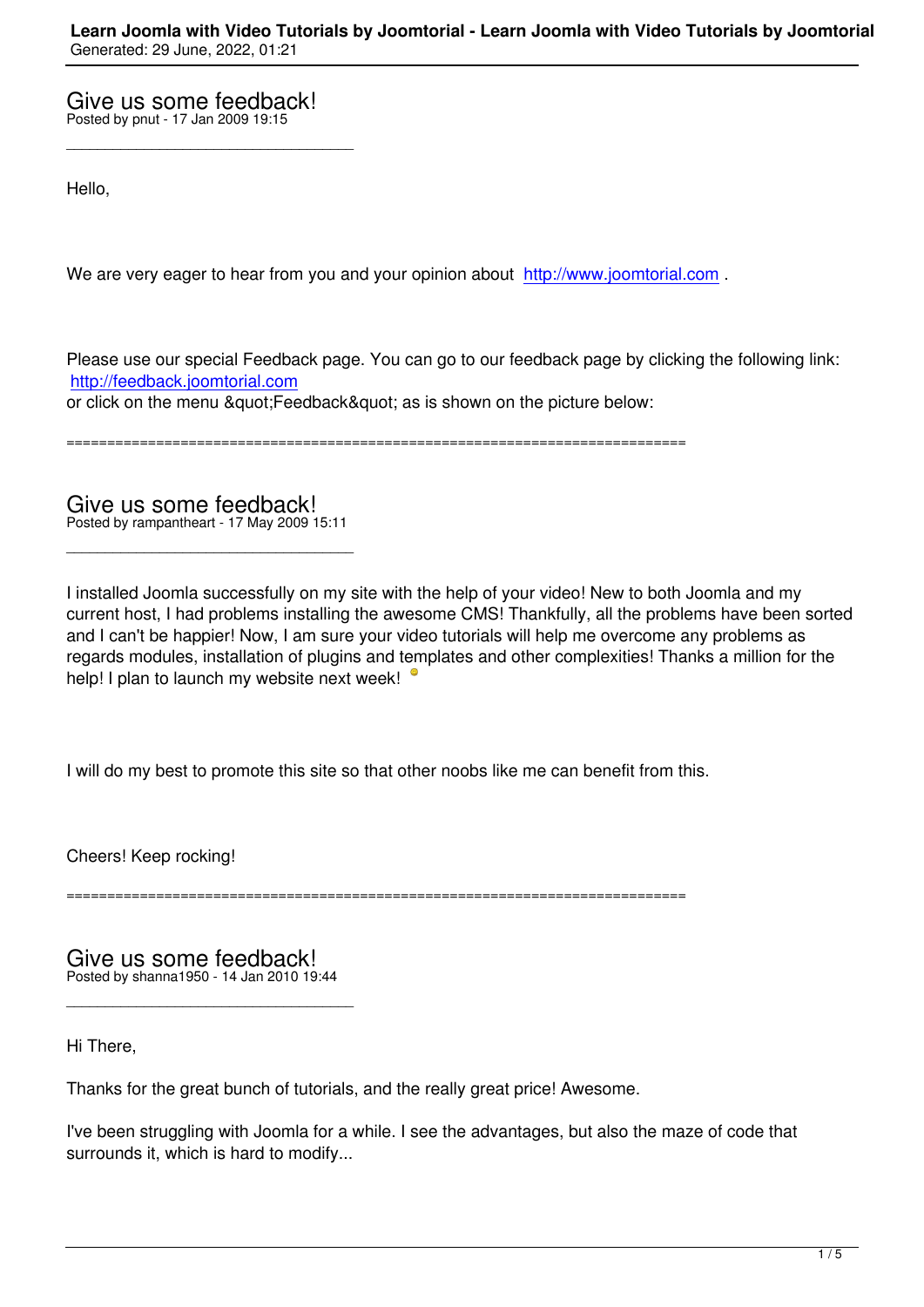your tutorials are well made, and helpful.

Question I have is: is it possible to resize the video? Sometimes I have difficulties to see what item you're at in the menu, so I have to go back and watch a part again getting quite close to the screen.

I tried to be smart and made size changes in the xml file, but the result is that the video screen does resize, but a part of the video can't be viewed, probably because of the " swf size" that holds it? Im guessing here, I don't have flash/swf experience.

Anyway, a somewhat larger video-size would be tops!

thanks again, great product.

============================================================================

Give us some feedback! Posted by joomtorial - 21 Jan 2010 02:38

\_\_\_\_\_\_\_\_\_\_\_\_\_\_\_\_\_\_\_\_\_\_\_\_\_\_\_\_\_\_\_\_\_\_\_\_\_

Hi,

Sorry for my somewhat late response. My new videos will certainly have the full screen option in it again.

For now, please view the attached screenshots (click to enlarge) on how to see current videos in a bigger size.

Best option would be to use the Free VLC Media Player, which can play FLV files: http://www.video-pla yer-get.info/video-player-get/

============================================================================

Give us some feedback! Posted by shanna1950 - 21 Jan 2010 12:55

\_\_\_\_\_\_\_\_\_\_\_\_\_\_\_\_\_\_\_\_\_\_\_\_\_\_\_\_\_\_\_\_\_\_\_\_\_

Hi Piet,

Thanks for the tip. I've been using VLC player for a while now, BUT... my .flv files are - by default - still opened by another player...

So, by resizing your tutorials, the video-images got really fuzzy, so that's why I asked for your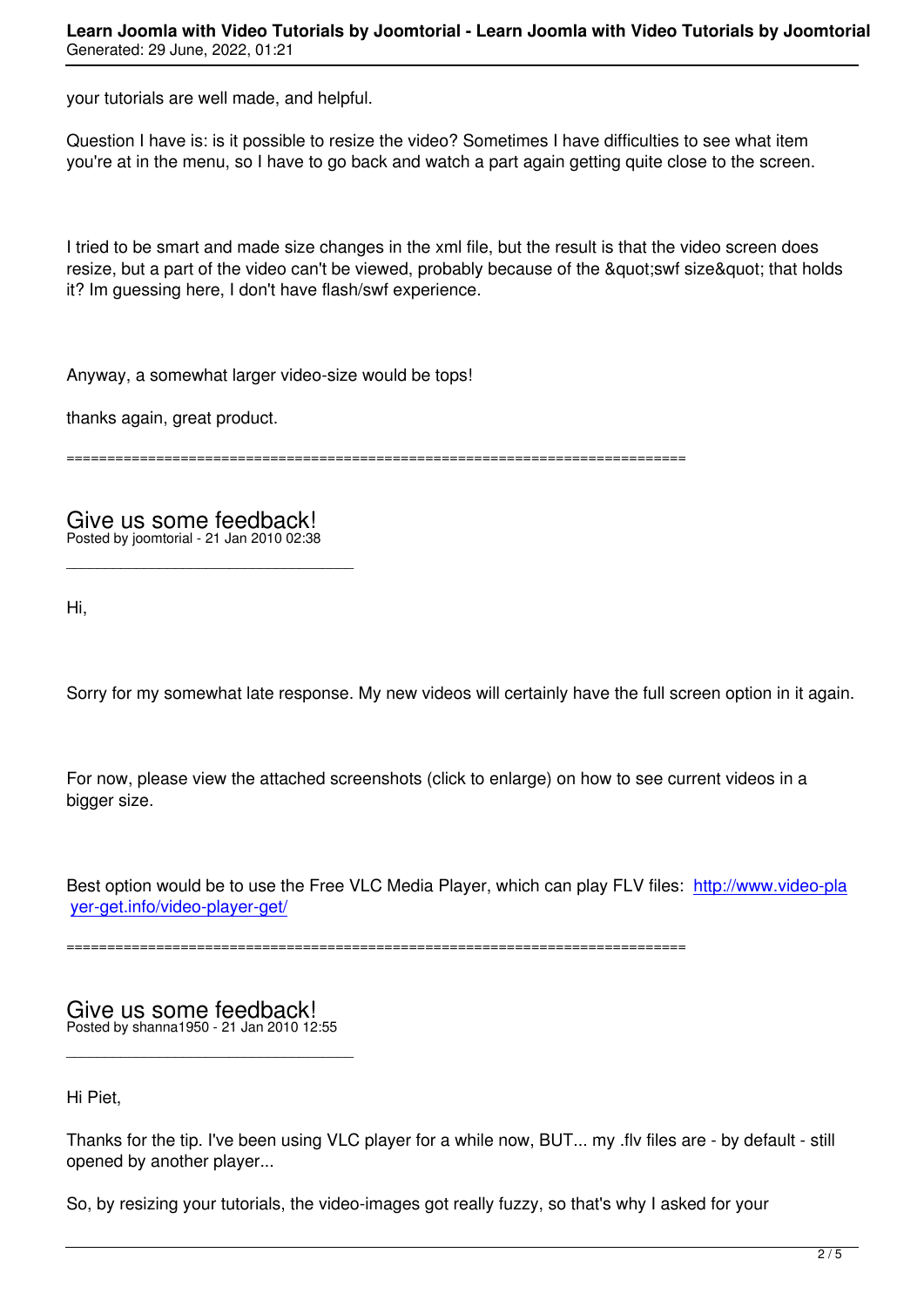**Learn Joomla with Video Tutorials by Joomtorial - Learn Joomla with Video Tutorials by Joomtorial** Generated: 29 June, 2022, 01:21

assistance.

I had NO idea (at all..), that VLC did such a great job and that by resizing, the quality of the movies isn't effected. Wonderful!

Sher

============================================================================

Give us some feedback! Posted by shockwave079 - 20 May 2011 19:05

\_\_\_\_\_\_\_\_\_\_\_\_\_\_\_\_\_\_\_\_\_\_\_\_\_\_\_\_\_\_\_\_\_\_\_\_\_

this was an aowsome offer.....

downloading it now and hoping that it will be enough to learn the basics of joomla!!!

============================================================================

Give us some feedback! Posted by shockwave079 - 21 May 2011 05:47

\_\_\_\_\_\_\_\_\_\_\_\_\_\_\_\_\_\_\_\_\_\_\_\_\_\_\_\_\_\_\_\_\_\_\_\_\_

can u give us a tutorial for offline using of Joomla.

plz!!!

 $\sqrt{2}$ 

============================================================================

Give us some feedback! Posted by joomtorial - 23 May 2011 02:05

\_\_\_\_\_\_\_\_\_\_\_\_\_\_\_\_\_\_\_\_\_\_\_\_\_\_\_\_\_\_\_\_\_\_\_\_\_

Hi,

What would you like to see? How you can use Joomla with tools like XAMP and MAMP?

In essence the installation and usage of Joomla itself would be no different.

Can you elaborate on what you exactly would like to see?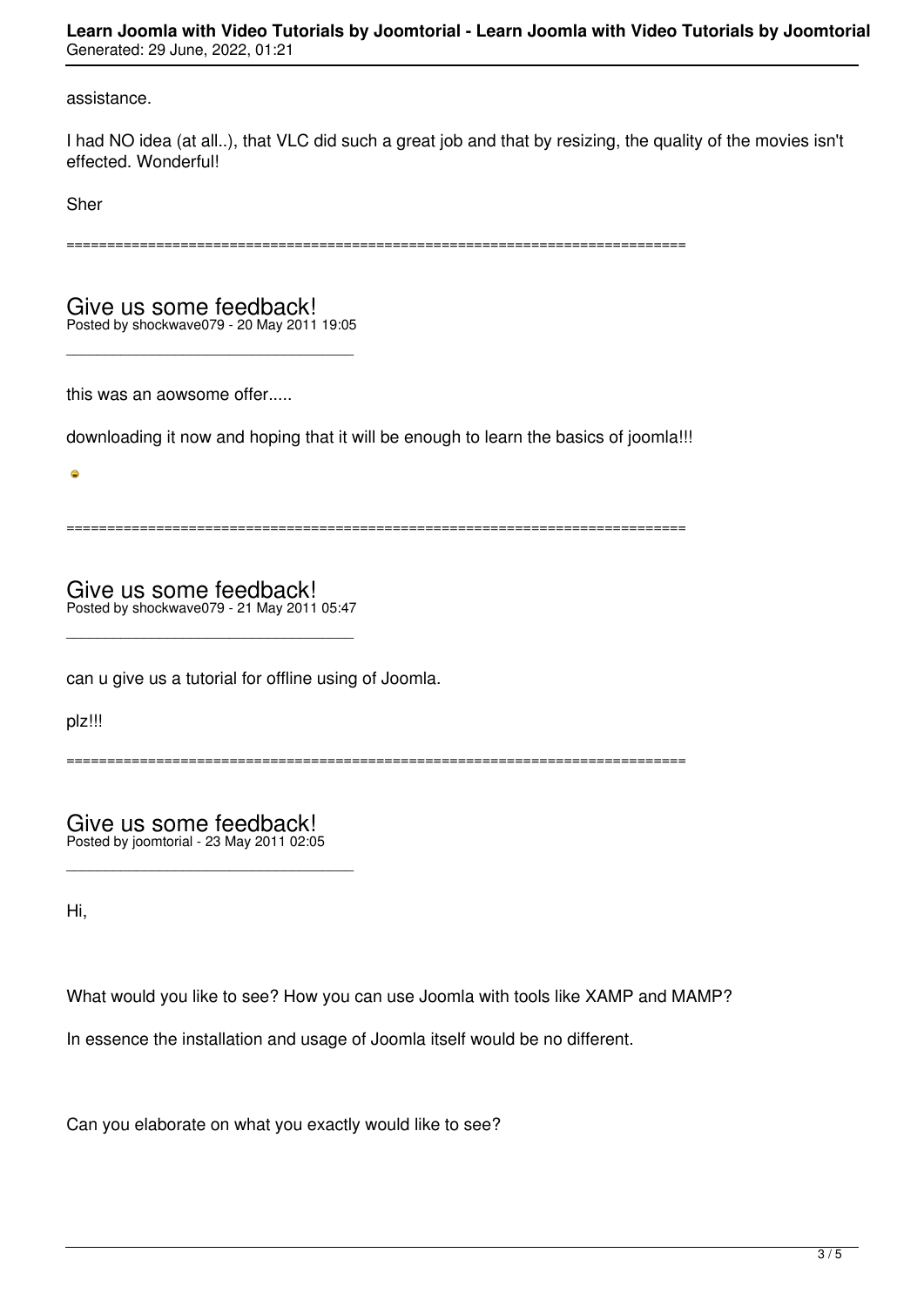We will be producing new videos this year in a different business model. We would like to receive every input possible.

============================================================================

Give us some feedback! Posted by shockwave079 - 23 May 2011 18:41

\_\_\_\_\_\_\_\_\_\_\_\_\_\_\_\_\_\_\_\_\_\_\_\_\_\_\_\_\_\_\_\_\_\_\_\_\_

Actually i'm totally new in web designing. <sup>•</sup>

but i'm trying as much as i can. i found some templates to work with and tried to install them.after installing the look has changed from what i saw in the demo.

the problems:

1.the top menu went further top then where it was in the demo.

2.in demo three separate columns where shown but i'm seeing only two,the poll and advertisement fields are gone!!

the problem is i'm not getting the point on how to do what....

can u plz help me.

============================================================================

Give us some feedback! Posted by joomtorial - 23 May 2011 18:48

\_\_\_\_\_\_\_\_\_\_\_\_\_\_\_\_\_\_\_\_\_\_\_\_\_\_\_\_\_\_\_\_\_\_\_\_\_

Hi,

You will need to provide screenshots

You can use the img tags where you can place your pictures in this way:

[img]http://www.urltoyouronlineimage.com/image.png[/img]

This is where you could use an online service like http://www.techsmith.com/jing/